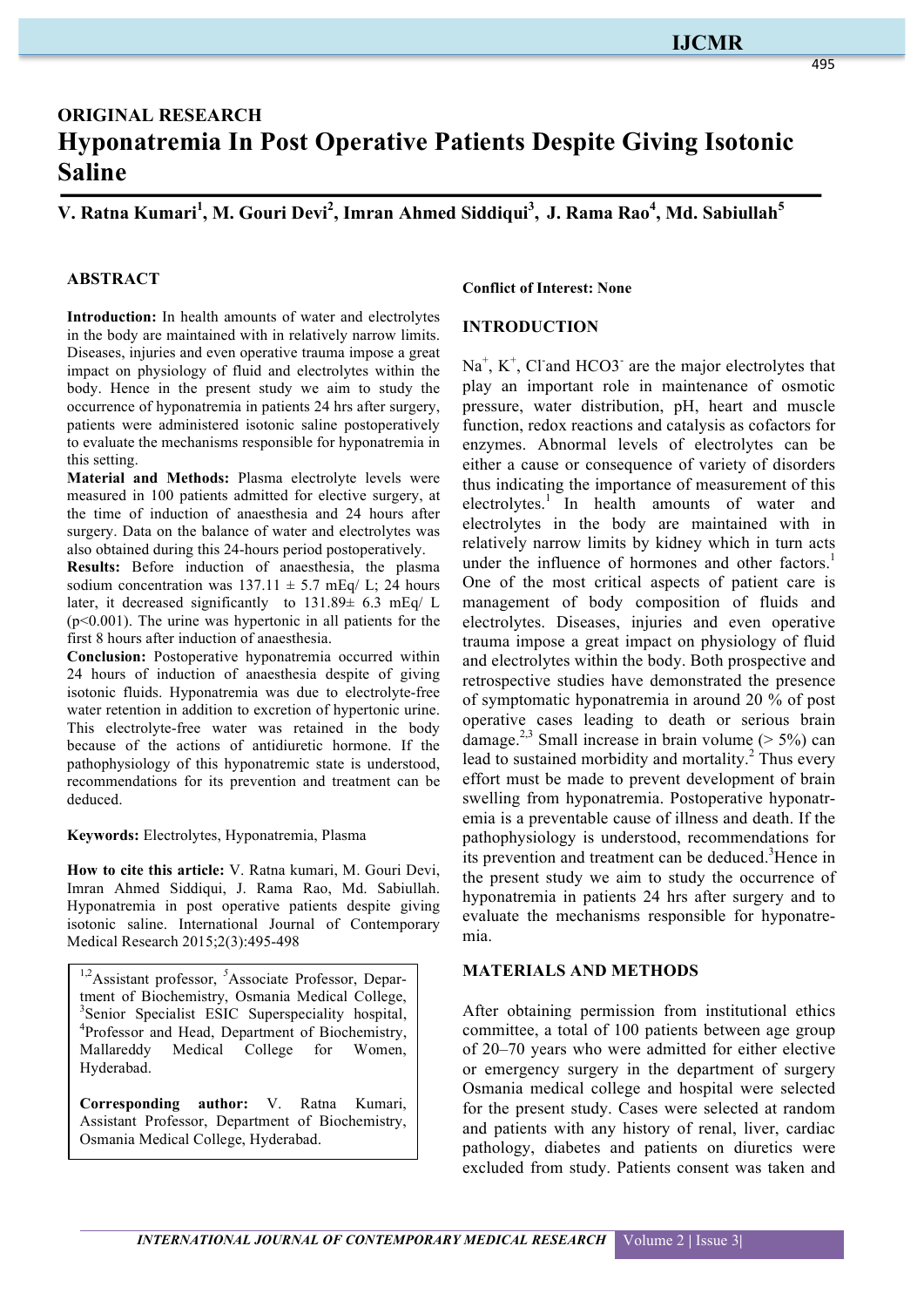5ml of heparinized venous blood samples was collected preoperatively at the time of induction of anaesthesia and at 24 hrs after surgery. Plasma was separated within 30mins. Plasma sodium, potassium and chloride levels were measured by flame photometry. Plasma glucose by GOD- POD, plasma urea by DAM method and plasma creatinine was estimated by jaffe's alkaline picrate method.

Patients were on NBM for 24 hrs post operatively, total fluid input and output was measured during 24 hrs. Urine samples were collected after 8 hrs and 24 hrs postsurgery urinary  $Na<sup>+</sup>$  and  $k<sup>+</sup>$  levels were estimated after dilution. For urine sodium measurement, urine was diluted 1:50 and for measurement of urine potassium, the urine was diluted for 1:500 and the diluted samples were estimated by flame photometry.<sup>17</sup>

## **RESULTS**

Out of the 100 cases 88 cases had lower post operative plasma sodium concentration with in 24 hrs after surgery. The difference ranging between 1 to 10 mEq/ L from the mean. There was a significant (p<0.001) decrease in plasma sodium concentration post operatively (131.89 mEq/ L) compared to preoperative levels (137.1 mEq/L). The mean concentration of potassium before anaesthesia was 4.2 mEq/L and after anaesthesia 3.9 mEq/L, there was a significant decrease in plasma potassium value post operatively  $p < 0.001$ . There was a significant increase in the plasma glucose levels post operatively  $p \le 0.01$ . However there was no significant difference  $(p>0.05)$ in the mean chloride, bicarbonate, urea and creatinine pre and post operatively.

Preoperative body weight was recorded in all patients and positive balance for electrolytes was calculated using following assumptions.

- a. Preoperative total body water was 50 % of the body weight and intracellular fluid volume was  $2/3^{rd}$  of body water (i.e. 55% in females and 60% in males.
- b. Number of particles in intracellular fluid did not change.

Effective osmolality was calculated by using the formula =  $2 \times Na^{+} \times$  total body water.

From this total body water after surgery was calculated the difference between these two was taken as gain in electrolyte free water.

Total average input was 3.4 L total fluid output 1.7L average sodium input was 370.3 and average excretion was 134.11. The potassium input was 7.15 mEq/day and excretion was 12.15 mEq/day. Net electrolyte balance was 231.19 mEq/day.

The decrease in sodium concentration between males and females was compared it was observed that there was no significant decrease in mean sodium concentration post operatively between males and females, however the decrease in potassium concentration was significantly more in males compared to females.

**Table-1:** Mean± SD of parameters before and after anaesthesia

| Parameter    | <b>Before</b>     | <b>A</b> fter    | P value |
|--------------|-------------------|------------------|---------|
|              | anaesthesia       | anaesthesia      |         |
| Sodium       | $137.11 \pm 5.7$  | $131.89 \pm 6.3$ | < 0.001 |
| (mEq/L)      |                   |                  |         |
| Potassium    | $4.2 \pm 0.7$     | $3.9 \pm 0.63$   | < 0.001 |
| (mEq/L)      |                   |                  |         |
| Chloride     | $104.5 \pm 5.9$   | $103.9 \pm 4.9$  | >0.1    |
| (mEq/L)      |                   |                  |         |
| $HCO3$ (mEq/ | $23.5 \pm 1.9$    | $22.6 \pm 2.88$  | >0.1    |
| L)           |                   |                  |         |
| Glucose      | $82.14 \pm 12.97$ | $88.7 \pm 11.6$  | < 0.01  |
| mg/dl        |                   |                  |         |
| BUN mg/dl    | $13.02 \pm 2.6$   | $12.78 \pm 1.48$ | >0.1    |
| Creatinine   | $0.82 \pm 0.25$   | $0.79 \pm 0.16$  | >0.1    |
| mg/dl        |                   |                  |         |

**Table-2:** Electrolyte and water balance

| Fluid           | Water       | Sodium mEq/ | Potassium mEq/ |
|-----------------|-------------|-------------|----------------|
|                 | $($ lts $)$ | dav         | dav            |
| <b>Infused</b>  | 34          | 370.3       | 7 1 5          |
| <b>Excreted</b> |             | 134.11      | 12.15          |
| <b>Balance</b>  | $+17$       | $+236.19$   | $-5.0$         |
|                 |             |             |                |

|                | <b>Males</b> | <b>Females</b> | value   |
|----------------|--------------|----------------|---------|
| Decrease in Na | $6.815 \pm$  | $5.33 \pm$     | >0.1    |
| concentration  | 5.44         | 3.45           |         |
| Decrease in K  | $0.325 \pm$  | $0.23 \pm$     | < 0.001 |
| concentration  | 0.14         | 0.14           |         |

## **DISCUSSION**

Hyponatremia is claimed to be the most common electrolyte disorder encountered in hospitalized patients, resulting from different pathophysiological mechanisms. Postoperative hyponatremia is preventable cause of illness and death. The present study is undertaken to evaluate postoperative hyponatremia. Several authors have reported hyponatremia during the postoperative period.<sup>3-5</sup> In the present study it is observed that there was a decrease in serum sodium concentrations 24 hrs after surgery compared to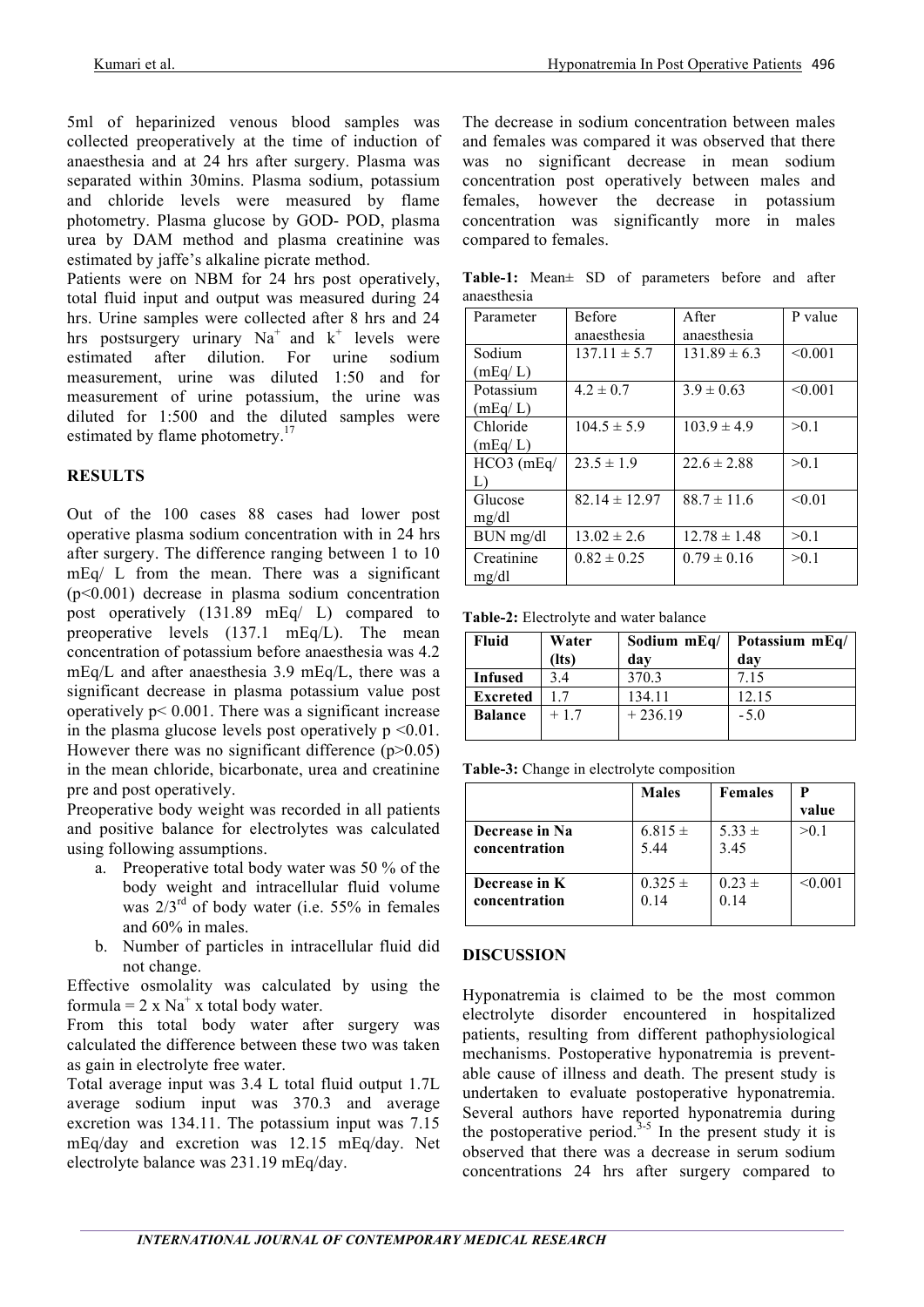preoperative concentrations in 88 % of the patients studied. This decrease was statistically significant. Postoperative hyponatremia is attributed to two factors, firstly excessive amounts of electrolyte free water infusion and secondly the actions of antidiuretic hormone preventing the excretion of electrolyte free water. In this study the postoperative cases in whom all the infusions made are of near isotonic saline. Hence the role of infusion of excessive electrolyte free water is excluded. In order to assess the cause for hyponatremia the electrolyte free water retention was calculated. The present study shows positive average fluid balance positive sodium balance and negative potassium balance. Primary water retention and early sodium retention in first 24 hrs postoperative period was reported earlier. In the present study it was found that on an average 1.2 L of electrolyte free water is gained during first 24 hours postoperative period and the remaining 0.5 L gain was due to isotonic saline. Hence the ultimate cause for hyponatremia in post operative patients is retention of electrolyte free water. As the possibility for electrolyte free water through infusion is excluded, the other possibility is kidney. For the kidney to generate electrolyte free water the urine must have high concentrations of sodium and potassium. The present study shows excretion of sodium and potassium in the urine during 24 hrs post operative period. It is found that all urine samples are hypertonic during the first 8 hrs ( $Na<sup>+</sup>$  +  $K^+$  more than 150 mmol/ L).<sup>4</sup> The elaboration of hypertonic urine is also an evidence for prevention of excretion of electrolyte free water by kidneys by the action of antidiuretic hormone. An elevated plasma level of antidiuretic hormone is essentially universal postoperative occurrence in initial 2– 4 postoperative days. 6-8 The release of antidiuretic hormone was not triggered by the physiologic stimuli of hyper tonicity or of low effective circulation volume but could present a response to any combination of pain, drugs, stress or nausea. If the cause of postoperative hyponatremia is only electrolyte free water retention, the concentrations of other analytes should also be diluted to the same extent. In the present study no statistically significant decrease in concentrations of bicarbonate, urea, creatinine and chlorides are observed except for sodium and potassium. Significant increases in the blood glucose values are observed. This indicates that, electrolyte free water accumulation and resulting dilution is not the only pathophysiologic mechanism involved in the post operative hyponatremia. Recent studies have shown that at least three factors which are not appreciated earlier appear to influence electrolyte homeostatsis in hyponatremia. Firstly the ability of ADH per se to

effect electrolyte homeostasis, secondly hyponatremia may stimulate release of ANP. Thirdly hypotonic state induces cellular volume regulatory responses which promote ion shifts leading to altered fluid distribution and electrolyte concentrations. These factors might explain the unaltered concentrations of other analytes studied vis bicarbonate, urea and creatinine. Different studies have shown increases, no change and decrease in serum potassium concentrations and attributed these changes to different causes like administration of diuretics. In the present study we observed significantly decreased serum potassium concentrations and a negative potassium balance. This negative potassium balance is also observed in experimental hyponatremic animals. <sup>9</sup> It has been shown that the nature of anion associated with excreted potassium indicates the origin of potassium. <sup>10</sup> Excretion with phosphates indicates intracellular origin. <sup>10</sup> The negative potassium balance and decrease in anion gap (decreased unmeasured anion in the presence of unaltered chloride) may indicate the origin of potassium lost being intracellular. This finding supports the redistribution of electrolytes. The kaliuresis may be due to the new known character of ADH in augmenting potassium secretion by the cortical and medullary collecting ducts.<sup>11-13</sup> Many studies have shown significant decreases in chloride concentrations in hyponatremia. <sup>10</sup> In the present study the mean chloride concentration though low are not significantly decreased the present study could not explain this finding except that the anion excreted in association with cation could be other than chloride. It has been shown that trauma and stress increases blood glucose values. In our present study there was a significant increase in blood glucose values which could be due to trauma and stress. In the present study there was no significant difference in the mean serum sodium concentrations between men and women, this study agrees with earlier report $4.14$  that women and men are equally likely to develop hyponatremia post operatively. However symptomatic hyponatremia can lead to greater incidence of complication in women as a result of smaller fluid volume and sex related hormonal factors.<sup>15,16</sup>

# **CONCLUSION**

Postoperative hyponatremia occurred within 24 hrs of induction of Anaesthesia despite giving isotonic fluids. Hypernatremia was due to retention of electrolyte free water in addition to excretion of sodium and potassium in the urine. Retention of electrolyte free water was due to elevated ADH in response to pain, drugs, stress and nausea. If the pathophysiology of this hyponatremic state is